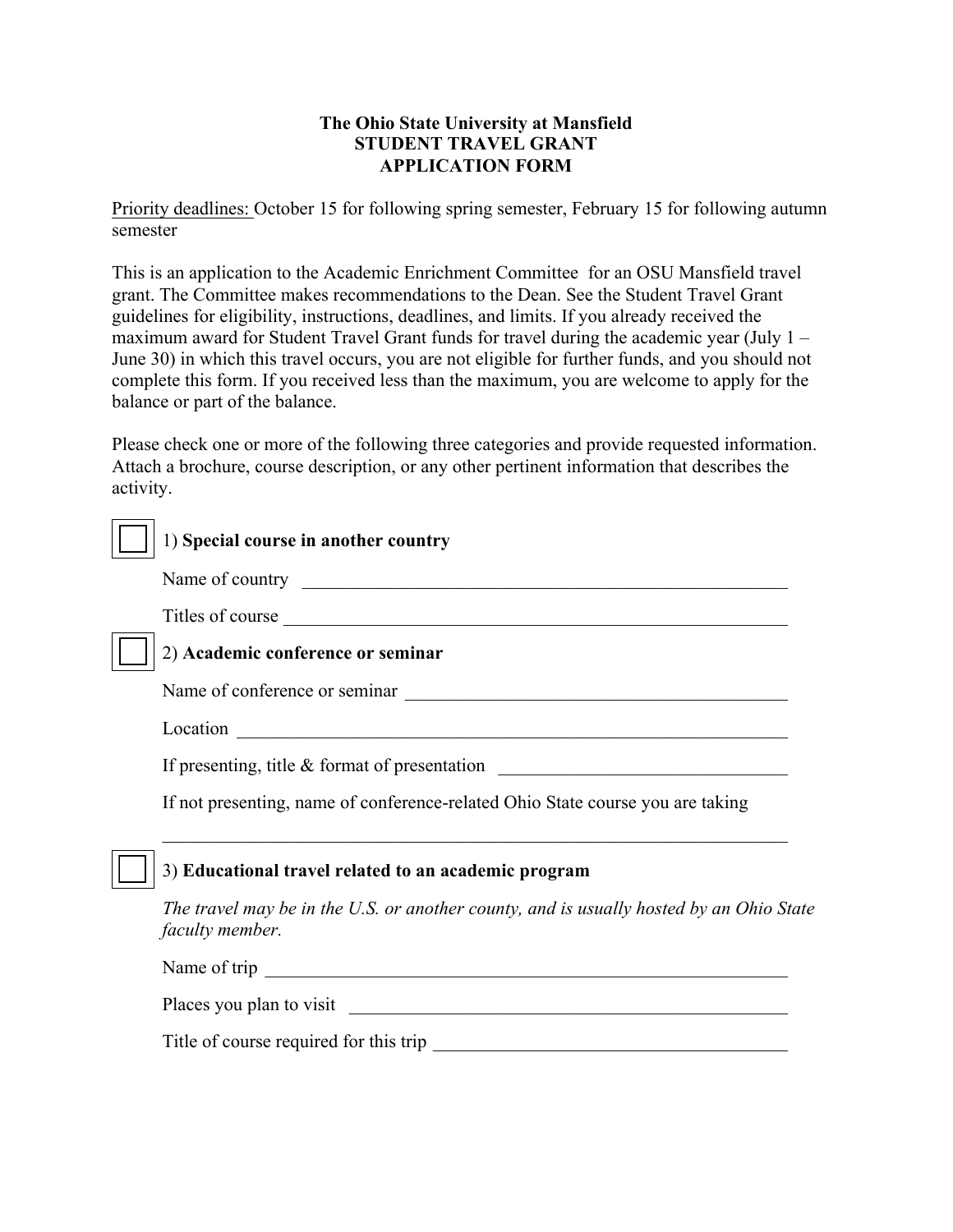| Name                                                                                  |        |     |             |
|---------------------------------------------------------------------------------------|--------|-----|-------------|
| Last                                                                                  | First  |     | Middle      |
|                                                                                       |        |     | Student ID# |
|                                                                                       |        |     |             |
|                                                                                       |        |     |             |
|                                                                                       |        |     |             |
| Phone number                                                                          |        |     |             |
|                                                                                       |        |     |             |
| OSU Grade Point Average ________                                                      |        |     |             |
| Total credits earned at Ohio State                                                    |        |     |             |
|                                                                                       |        |     |             |
| Semesters you were an OSU Mansfield student last academic year (check all that apply) |        |     |             |
| Autumn                                                                                | Spring | May | Summer      |
| Semester you were or plan to be an OSU Mansfield student this academic year:          |        |     |             |
| Autumn                                                                                | Spring | May | Summer      |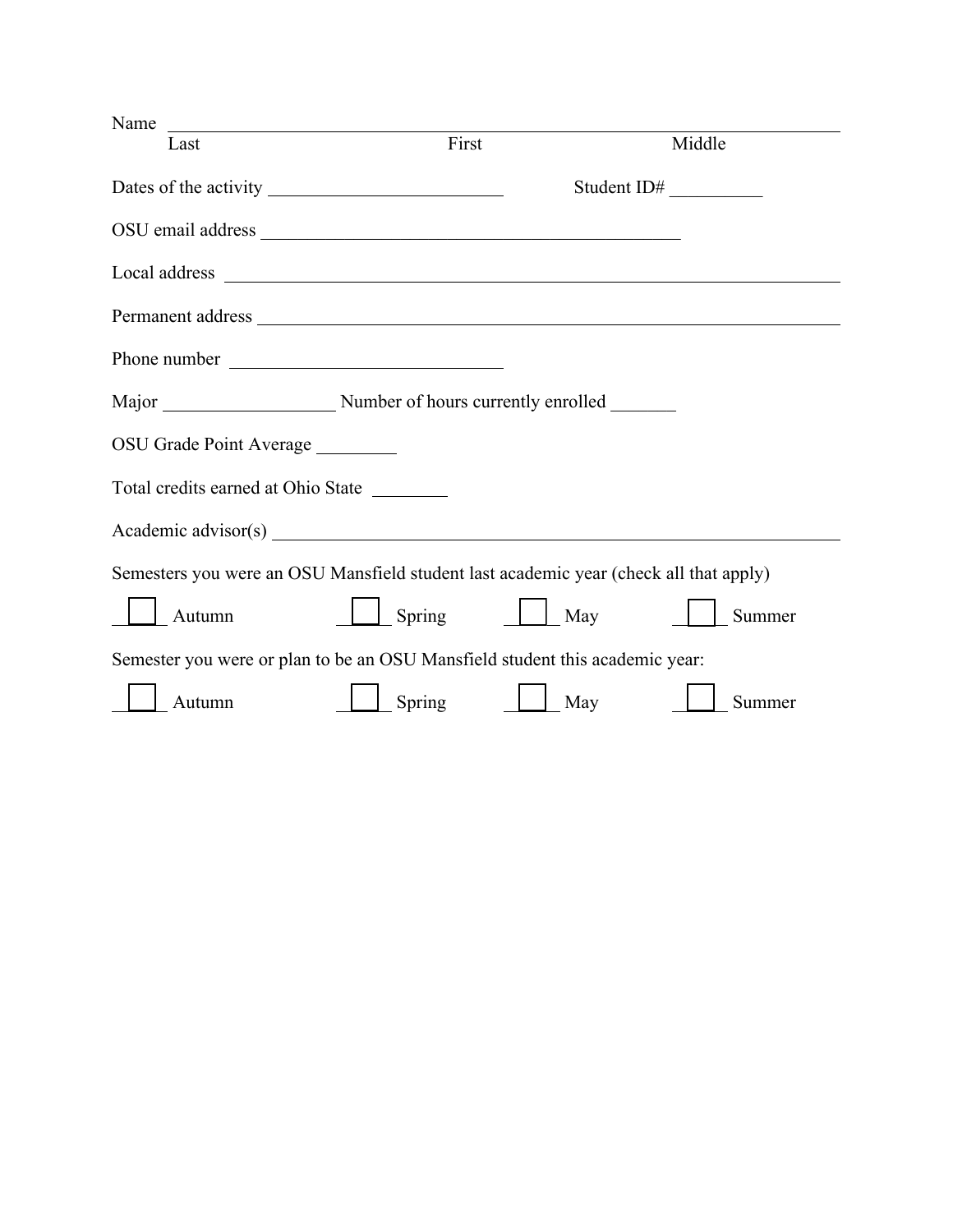Name of Ohio State faculty member who has agreed to organize or supervise this activity, and will serve as an academic reference if needed (no recommendation letter is necessary)

 $\mathcal{L}_\text{max}$  and the contract of the contract of the contract of the contract of the contract of the contract of the contract of the contract of the contract of the contract of the contract of the contract of the contrac

Please explain how this activity will fit into your academic program, and what specific goals it will accomplish. (100 to 250 words)